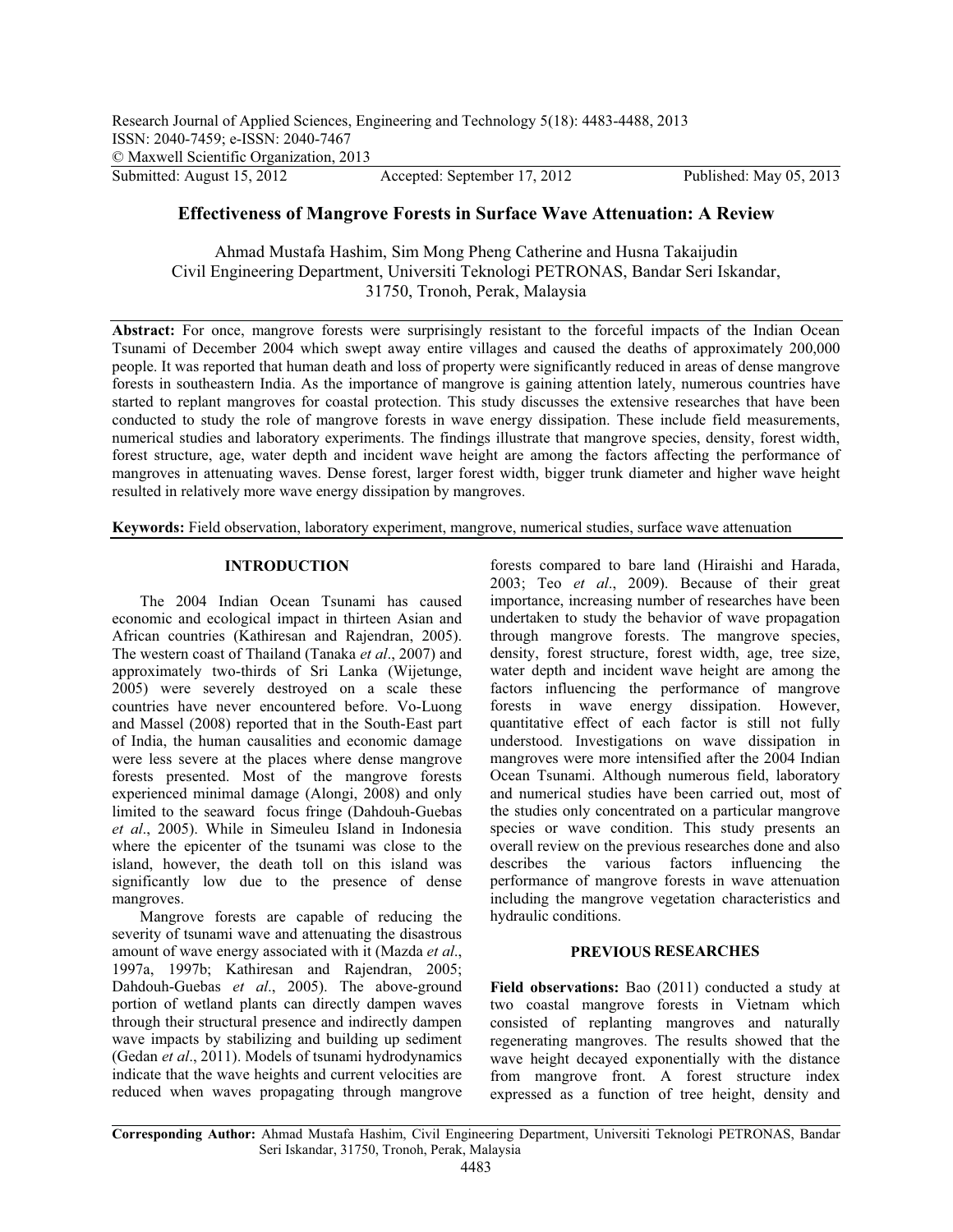canopy closure was derived to determine the required mangrove band width for coastal protection. A field study by Yanagisawa *et al*. (2009) at Pakarang Cape, Thailand revealed that the survival rate of mangroves increased with increasing stem diameter. They found that 72% of Rhizophora trees with stem diameters of 25 cm to 30 cm survived the tsunami impact, whereas only 19% with stem diameters of 15 cm to 20 cm survived. Vo-Luong and Massel (2008) reported that the effect of wave breaking played a more important role on wave attenuation in sparse forest, as observed in Can Gio Mangrove Biosphere Reserve, Vietnam. Quartel *et al*. (2007) conducted field observation in Red River Delta, Vietnam which consisted of 88.9% Kandelia candel, 7.4% of Sonneratia spp. and 3.7% of Avicennia marina. They found that the wave height reduction by mangroves was 5 to 7.5 times larger than by sandy bed only. Mazda *et al*. (2006) reported that Sonneratia spp. gave higher reduction rate which was 0.006 m-1 compared to 0.002 m-1 in the Kandelia candel forest. The effect of the drag force on Kandelia candel by the wave was weak compared to those of Brugueira spp. and Rhizophora spp. because Kandelia candel has no pneumatophores (Mazda *et al*., 1997a). It was also noticeable that the rate of wave reduction decreased with increasing water depth. Massel *et al*. (1999) also added that as the water level increased, wave energy was transmitted further into the forest, thus causing less attenuation of wave energy. This can be explained by the rapid drop of the ratio of the projected area of obstructions to the total cross-sectional area of flow with increasing water level.

A study was conducted by Mazda *et al*. (1997a) in Tong King delta, Vietnam which is a mangrove reforestation area comprised of Kandelia candel of different ages. At site where mangrove trees were sufficiently tall, the rate of wave reduction per 100 m was as large as 20%. They further predicted that for 6 years-old trees, wave height can be reduced from 1.0 m to 0.05 m across a 1.5 km mangrove forest width while it will only be reduced to 0.75 m in area without mangroves. Another field study carried out by Mazda *et al*. (1997b) in a pristine mangrove forest in Coral Creek, Australia and Iriomote Island, Japan. They found that the hydrodynamics in mangrove swamps changed in a wide range with vegetated mangrove species, vegetation density and tidal condition.

Tanaka *et al*. (2007) in their field survey in Sri Lanka and Andaman coast of Thailand reported that Rhizophora apiculata and Rhizophora mucronata were especially effective in providing protection from tsunami damage due to their complex aerial root structure. Field survey at Parangipettai, India has lead (Kathiresan and Rajendran, 2005) to support that Rhizophora species are more suitable species to mitigate the effect of tsunami than Avicennia species. However, it should be noticed that Rhizophora species

generally occurs seaward while Avicennia species exists landward in India which is significantly different from mangrove zonation in Southeast Asia where it is vice-versa.

**Laboratory experiments:** Reimann *et al*. (2009) tested models of Rhizophora spp. and Casuarina spp. in a wave flume and found that the models with tandem arrangement gave lower wave reduction in comparison to the models with staggered arrangements. Tuyen and Hung (2009) claimed that for same incoming wave heights, the shallower the water the more wave energy will be dissipated. They also suggested that a mangrove forest with the recommended length of about 2 times the wave length in storm condition and above (at least 200 m) can provide 80% wave height reduction approximately. Augustin *et al*. (2009) studied the effect of plant rigidity on wave attenuation and found that both the rigid and flexible vegetation elements yielded the same friction factors in the laboratory experiments. Furthermore, there was less wave damping for nearemergent vegetation condition compared to emergent condition. Both Reimann *et al*. (2009) and Augustin *et al*. (2009) considered the vegetation as cylindrical elements in the experiments. Harada *et al*. (2002) also conducted a hydraulic experiment but to study the tsunami reduction effect using mangroves, coastal forests, wave dissipating block, rock breakwater and houses. Their experiment revealed that mangroves were as effective as concrete seawall structures for the reduction of tsunami effect on property damage behind the forest.

**Numerical studies:** Suzuki *et al*. (2011) studied the wave dissipation over a vegetation field by implementing the Mendez and Losada (2004) formulation in SWAN (Simulating Waves Nearshore) model. Similar to Vo-Luong and Massel (2008), the varying water depths, wave-trunk interaction and wave breaking conditions were taken into consideration in the numerical model. The main difference was in their attempt to include the vertical layer schematization in case of layered vegetation such as mangroves. This inclusion enabled the vegetation in a given region to be varied so as to reflect real density variations in the field. There are also similarities between Mendez and Losada (2004) formulation and forest structure index derived by Bao (2011) based on field work which accounted for the vegetation characteristics such as density, tree height and diameter.

Vo-Luong and Massel (2008) investigated about the wave-induced velocities at varying water depths and found that the vertical profiles of horizontal and vertical velocities attenuated very quickly with distance from mangrove front and were negligible be-hind the mangroves. Yanagisawa *et al*. (2009) simulated the 2004 Indian Ocean Tsunami and reported that a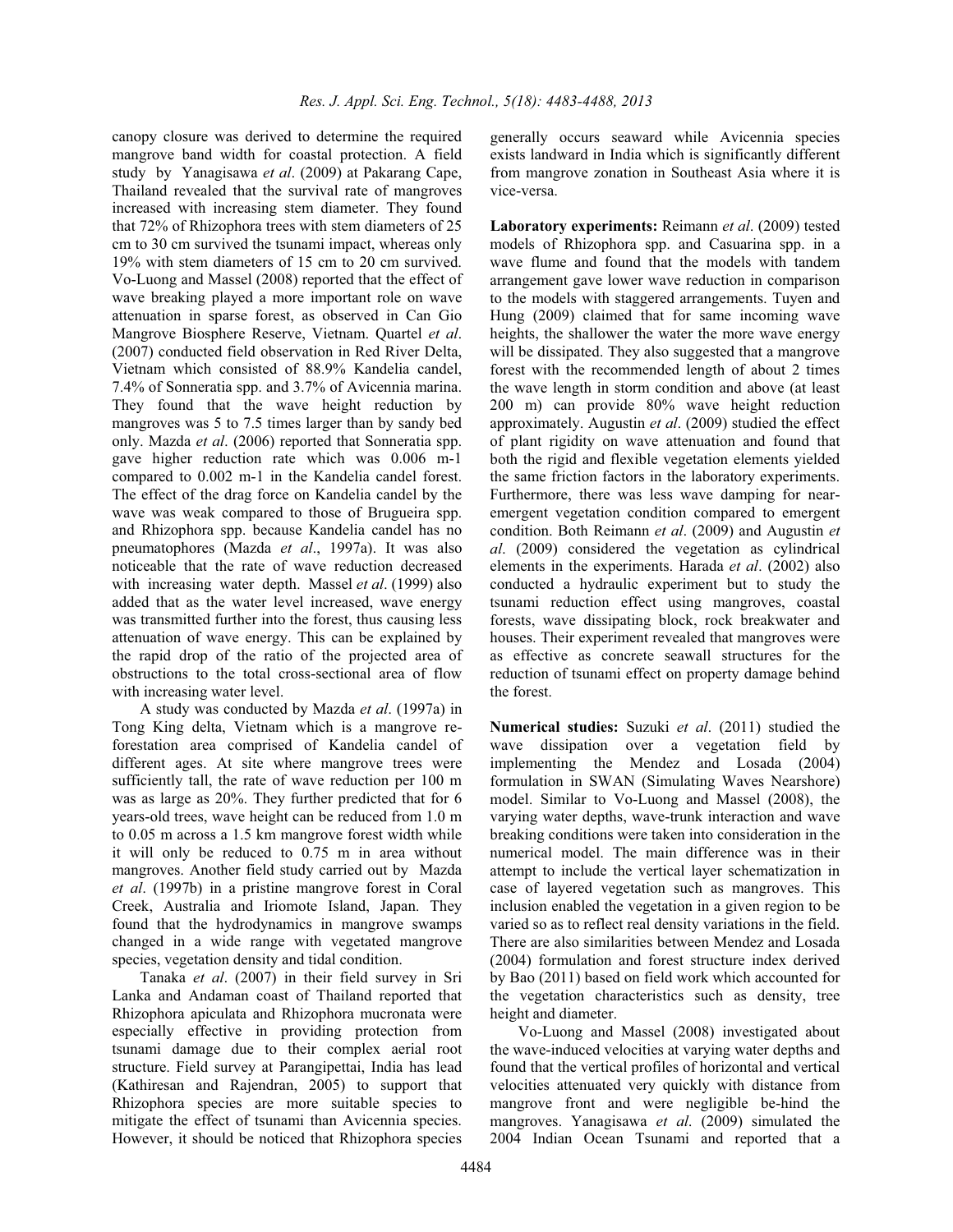mangrove forest of Rhizophora spp. with a density of 0.2 trees/m² and stem diameter of 15 cm in a 400 m wide area can reduce the tsunami wave height by 30%. On the other hand, Hiraishi and Harada (2003) simulated the tsunami reduction effect of coastal trees with higher density of 0.3 trees/m<sup>2</sup> and reported that it would require a reduced forest width of 100 m to give wave height reduction of more than 50%.

Hadi *et al*. (2003) analyzed two types of mangrove forests, namely Rhizophora and Ceriops forests and found that Rhizophora forest attenuated wave energy most effectively. They also suggested that the resulting rate of wave energy attenuation depended strongly on the density of mangrove forest and on the diameter of mangrove roots and trunks. Their analytical study was based on the model developed by Massel *et al*. (1999). However, Massel *et al*. (1999) did not consider the wave breaking in the model. The theoretical prediction model by Massel *et al*. (1999) served as a rough estimate for attenuation of wind induced waves propagating through mangrove forests due to some limitation of the model.

## **FACTORS INFLUENCING PERFORMANCE OF MANGROVE**

**Mangrove vegetation characteristics:** A mangrove forest varies from site to site, in terms of its species composition, density, forest width, age distribution, tree sizes and root configuration. Combination of each different vegetation characteristics presents a varying level of resistance to incoming waves, thus affecting the attenuating capability of a mangrove forest is very much dependent on its vegetation characteristics.

- **Species:** The species composition of the mangrove forest is correlated with the its capacity to reduce wave energy (Alongi, 2008; Dahdouh-Guebas *et al*., 2005; Mazda *et al*., 1997a, 1997b; Tanaka *et al*., 2007; Koch *et al*., 2009). Tanaka *et al*. (2007) simulated vegetation drag forces and found that, of mangroves (Rhizophora spp. and Avicennia spp.) and other coastal trees (Pandanus odoratissimus, Casuarina equisetifolia, Cocos nucifera and Anacardium accidentale), Rhizophora mangroves and Pandanus odoratissimus were most effective in slowing down water flow and reducing wave heights. This is further supported by Mazda *et al*. (1997b) that Rhizophora spp. created greater friction to waves. Sanit *et al*. (1992) and Jayatissa *et al*. (2002) explained that Rhizophora apiculatatype trees have complex aerial root structures that contributed to higher drag coefficient. This is parallel with the findings by Tanaka *et al*. (2007) that Rhizophora apiculata and Rhizophora mucronata were especially effective in providing protection from tsunami damage, based on their field observation in Sri Lanka and Andaman coast of Thailand. Therefore a complex of various species would be desirable as different species have different types and sizes of leaves, trunks and roots, hence resulting in different levels of resistance (Tanaka *et al*., 2007). The forest width required is also closely related to the type of mangrove species. According to Alongi (2008), 100 m of Sonneratia forest can reduce wave energy up to 50%. On the other hand, Othman (1994) reported that 50 m of Avicennia forest is sufficient to reduce waves from 1 m to 0.3 m in Sungai Besar, Malaysia, corresponding to 70% wave height reduction.

- - **Density:** Dense mangrove forest attenuates waves more effectively than low density forest (Alongi, 2008; Mazda *et al*., 1997a, b; Massel *et al*., 1999). Several studies have related density to the age, size of trees, mangrove species and forest width. The dense mangrove forest presents a much larger drag force to incoming waves as compared to a bare mudflat (Bao, 2011). The greater the friction the wave encounters, the greater the energy that will be dispersed (Lacambra *et al*., 2008). Mangrove density and complex structure were considered to be important by some authors based on site measurement (Mazda *et al*., 1997b), direct observation (Othman, 1994; Danielsen *et al*., 2005) and mathematical developed models (Massel *et al*., 1999; Hiraishi and Harada, 2003). Vo-Luong and Massel (2008) in their numerical model, found that the effect of wave breaking played a more important role on wave attenuation in less dense mangrove forest while the effect of wave-trunk interactions dominated in the case of denser mangrove forest. For the high density forest, the wave height reduction rate was higher. Hadi *et al*. (2003) in their numerical studies also found that the rate of wave energy dissipation was higher for the case of denser mangrove forests.
- - **Band width:** Lacambra *et al*. (2008) stated that the optimum mangrove forest width ranges from 100 m up to 1500 m, depending on the mangrove species, stem density and characteristics of the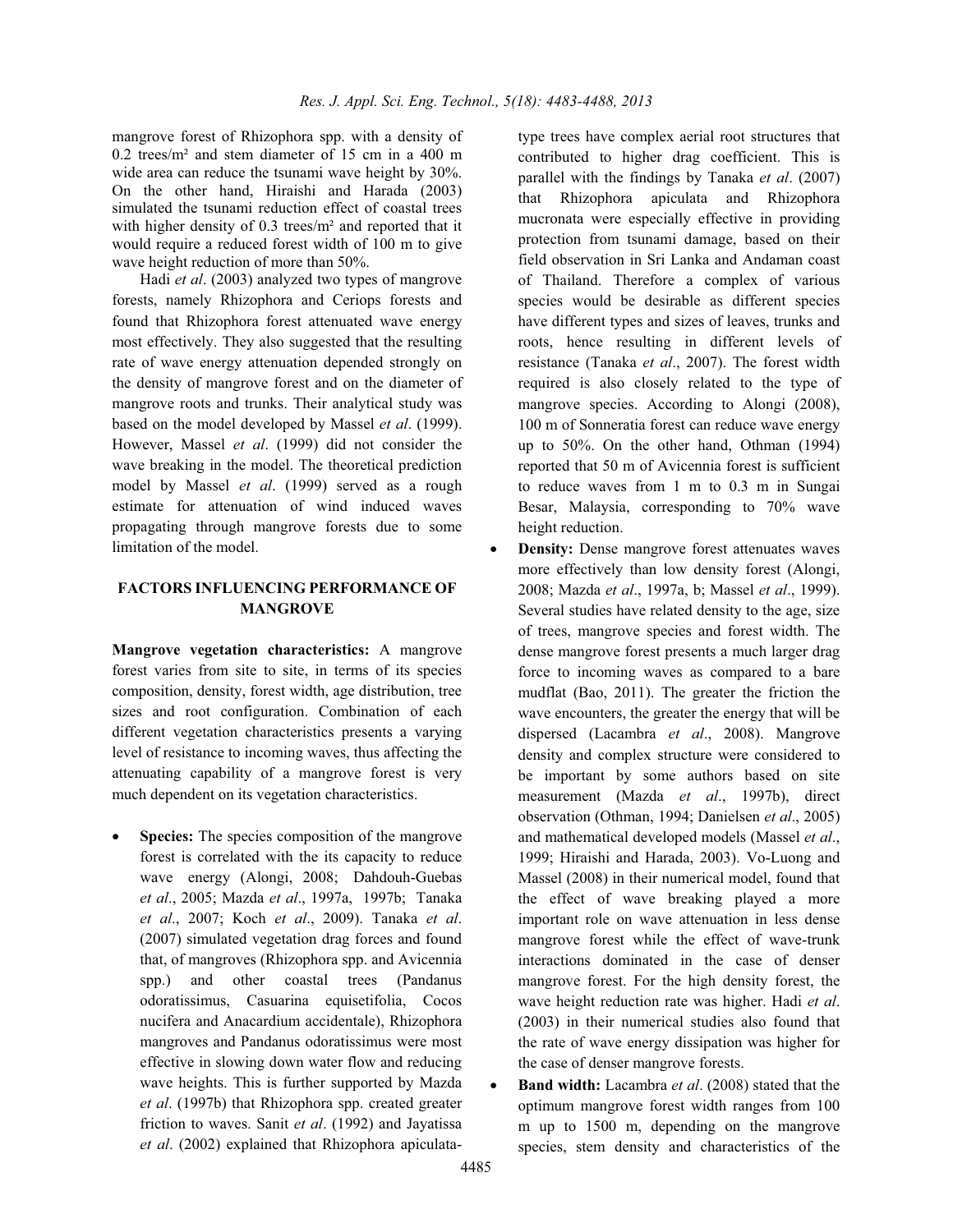area. Some Asian countries have outlined the minimum required width for mangrove forests. According to Lacambra *et al*. (2008), a mangrove belt between 500 m and 1000 m width has been set as a buffer zone in Vietnam along the Mekong delta coastline. In Philippines the buffer zone is 20 m and can reach up to 50 m in the storm prone areas. In Malaysia, the 1950s regulation specified 200 m mangrove buffer zone before any structures protecting agricultural land (Othman, 1994).

Field experiment was conducted by Massel *et al*. (1999) at Coral Creek in Australia. Normalized energy was calculated and the results showed a decrease in wave energy transmission with distance into the forest. On the other hand, Bao (2011) analyzed wave attenuation in coastal mangrove forests in Vietnam and established a relationship between the required mangrove forest band width and the forest structure index. When the mangrove forest is tall and dense, a narrower forest band width is required for coastal protection.

- - **Forest structure:** The magnitude of the energy dissipated depends on the mangrove structures such as the stem configurations, roots and branches diameters as well as submerged part of the vegetation (Alongi, 2008; Massel *et al*., 1999; Quartel *et al*., 2007). Vegetation leaves and stems slow water velocity, reduce turbulence and increase deposition of sediments (Redfield, 1972; Christiansen *et al*., 2000; Bao, 2011). The wave dissipation rates are also contributed by stem stiffness (Bouma *et al.*, 2005; Peralta *et al.*, 2008) and the presence of pneumatophores (Mazda *et al.*, and the presence of pneumatophores (Mazda *et al*., 2006). From their field work in Vietnam, Mazda *et al*. (2006) found that thick mangrove leaves were capable of dissipating huge amount of wave energy during storms and typhoons. Other field experiment by Quartel *et al*. (2007) also revealed that the wave-driven, wind-driven and tidal currents reduced due to the dense network of trunks, branches and aboveground roots of the mangroves and this could be seen as an increased bed roughness.
- - **Age:** Latief and Hadi (2006) related the age of mangrove, indirectly the size of trees to the mangrove capacity in wave energy dissipation. Age of a mangrove tree implies the size of the tree, the trunk and root diameter as well as stem density (Lacambra *et al*., 2008). The older and bigger the trees, the higher their resistances to the wave damage (Othman, 1994; Mazda *et al*., 1997a; Massel *et al*., 1999; Hadi *et al*., 2003; Danielsen *et al*., 2005; Alongi, 2008). Mazda *et al*. (1997a) conducted a field observation in a mangrove reforestation area (dominated by Kandelia candel)

in the Tong King delta, Vietnam and reported that the wave reduction rate was influenced by the mangrove vegetation's age. In area with 0.5 yearold mangrove, the rate of wave reduction was small because the vegetation was still young and sparse, thus the wave energy loss was caused by bottom friction only. In area where mangrove trees were 5- 6 years old, the wave reduction rate was larger, suggesting the better developed mangrove plants imposed higher drag force, therefore resulted in greater wave reduction rate. The wave reduction rate in area with 2-3 years old mangrove lied between mangrove of age 0.5 year and 5-6 years old.

- **Height:** According to Mazda *et al*. (2006), bottom friction caused by roots and pneumatophores are important at shallow water depth. However, leaves start to play role in attenuating waves at higher water depth. Lacambra *et al*. (2008) reported that taller trees seem to suffer greater damage from wind, but they also seem to be more resistant to wave energy. Mazda *et al*. (1997a) further added that the wave reduction was higher with an increase in mangrove vegetation height and density.

**Hydraulic conditions:** Besides the vegetation characteristics, the hydraulic conditions also have their influence on wave attenuation. Among the main factors that affect wave energy dissipation include the water depth and incident wave height.

- **Water depth:** The maximum wave height in shallow water is proportional to the depth of water between the bed surface and sea level (Gedan *et al*., 2011). Based on a field experiment, Quartel *et al*. (2007) reported that the resistance due to the un-vegetated sandy bed lowered with increasing water depth, resulted in a lower wave height reduction. While in the presence of mangrove forest, the resistance coefficient increased with increasing water depth, resulted in a higher wave height reduction. This is due to the larger submerged part of mangrove branches and leaves which obstruct the water flow (Quartel *et al*., 2007).

There is also a correlation between the mangrove species and water depth. Mazda *et al*. (1997a) demonstrate that in a mangrove forest dominated by Kandelia candel where the trees were sufficiently tall, the wave reduction rate per 100 m was as much as 20%. The wave reduction was large even the water depth increased due to the high density of vegetation distributed throughout the whole water depth. To relate water depth with other mangrove species, another field observation was conducted by Mazda *et al*. (2006) at the Vinh Quang coast (dominated by Sonneratia spp.) in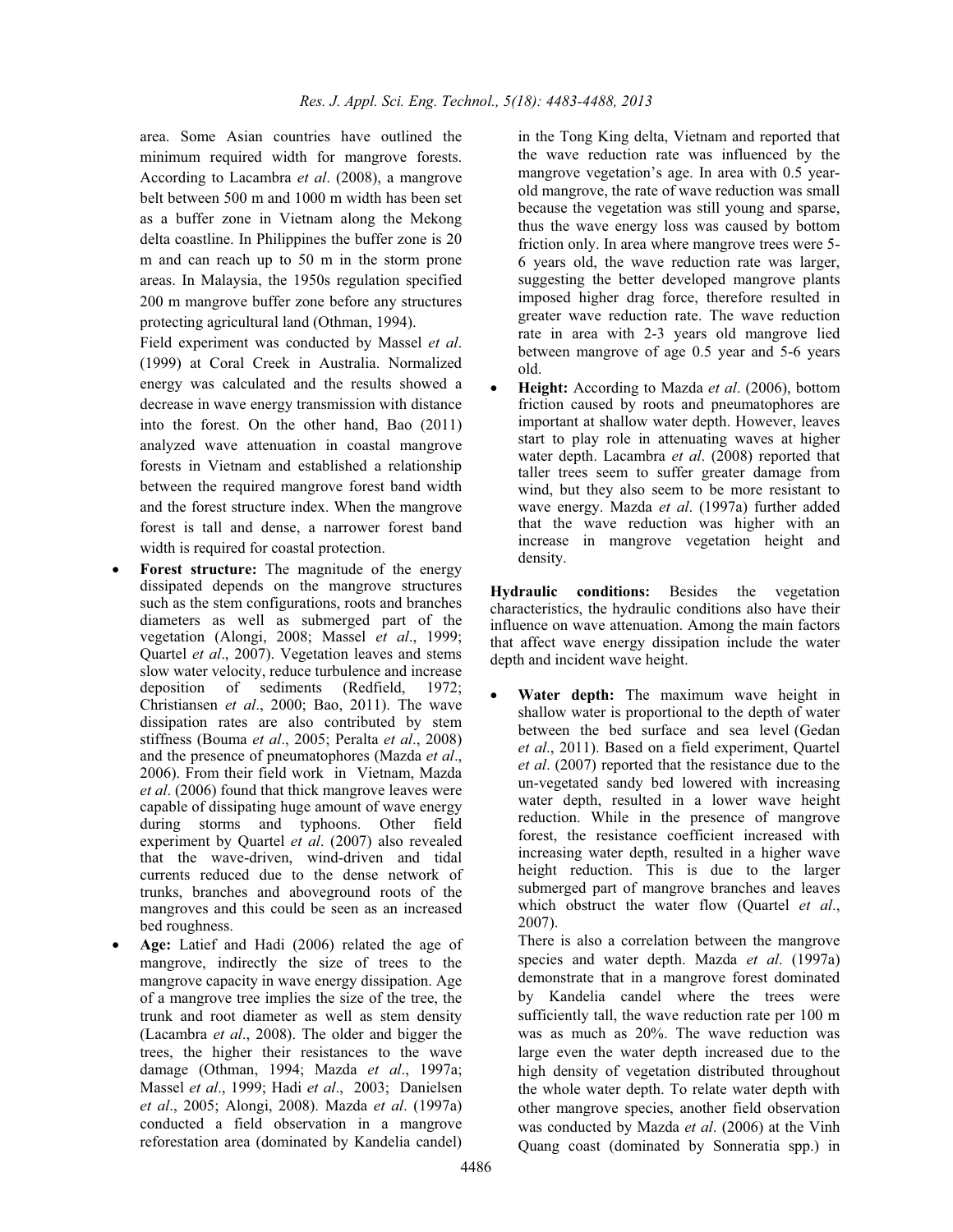northern Vietnam. They suggested that at shallow water depth, since the shape of pneumatophores of Sonneratia spp. tapered off upward, the effect of drag force by these roots on the wave reduction decreased with increasing water depth. This resulted in a subsequent decrease in the wave height reduction rate.

- **Incident wave height:** At higher water depth, the wave reduction rate in mangrove area is relatively much dependent on the incident wave height. Mazda *et al*. (2006) reported that the wave reduction rate was independent of the incident wave height in the area without mangrove. In the mangrove forest dominated by Sonneratia spp., the wave reduction rate depended in a linear trend with incident wave height when the water level reached the height of the leaves (Mazda *et al*., 2006). This suggests that the wave reduction was caused by the thickly grown leaves. However, this effect is not significant if the waves do not reach the height of the leaves.

### **CONCLUSION**

Mangrove forests are capable of dissipating wave energy, thus they play an important role in coastal protection. This review study articulated how the wave attenuation capacity of a mangrove forest influenced by various factors including mangrove species, density, forest width, size of tree, water depth and incident wave height. At mangrove site, the wave height decays exponentially with distance from mangrove front. The significant function of mangroves in reducing wave heights and thus serve as natural protection buffer for coastal areas warrants the needs for their preservation and maintenance for a more sustainable future.

#### **ACKNOWLEDGMENT**

The authors would like to thank the Universiti Teknologi PETRONAS for providing the facility and funding to conduct this research.

### **REFERENCES**

- Alongi, D.M., 2008. Mangrove forests: Resilience, protection from tsunamis and responses to global climate change. Estuar. Coastal Shelf S., 76: 1-13.
- Augustin, L.N., J.L. Irish and P. Lynett, 2009. Laboratory and numerical studies of wave damping by emergent and near-emergent wetland vegetation. Coast. Eng., 56: 332-340.
- Bao, T.Q., 2011. Effect of mangrove forest structures on wave attenuation in coastal Vietnam. Oceanologia, 53(3): 807-818.
- Bouma, T.J., M.B. De Vries, G. Peralta, I.C. Tanczos, J. Van de Koppel and P.M.J. Herman, 2005. Tradeoffs related to ecosystem engineering: A case study on stiffness of emerging macrophytes. Ecology, 86: 2187-2199.
- Christiansen, T., P.L. Wiberg and T.G. Milligan, 2000. Flow and sediment transport on a tidal salt marsh surface. Estuar. Coastal Shelf S., 50: 315-331.
- Dahdouh-Guebas, F., L.P. Jayatissa, D.D. Nitto, J.O. Bosire, D.L. Seen and N. Koedam, 2005. How effective were man-groves as a defense against the recent tsunami? Curr. Biol., 15: 443-447.
- Danielsen, F., M.K. Sorensen, M.F. Olwig, V. Selvam, F. Parish, N.D. Burgess, T. Hiraishi, V.M. Karunagaran, M.S. Rasmussen, L.B. Hansen, A. Quarto and N. Suryadipu-Tra, 2005. The Asian tsunami: A protective role for coastal vegetation. Science, 310: 643.
- Gedan, K.B., M.L. Kirwan, E. Wolanski, E.B. Barbier and B.R. Silliman, 2011. The present and future role of coastal wetland vegetation in protecting shorelines: Answering re-cent challenges to the paradigm. Climatic Change, 106: 7-29.
- Hadi, S., H. Latief and Muliddin, 2003. Analysis of surface wave attenuation in mangrove forests. Proc. ITB Eng. Science, 35(2): 89-108.
- Harada, K., F. Imamura and T. Hiraishi, 2002. Experimental study on the effect in reducing tsunami by the coastal permeable structures. Proceedings of the 12th International Offshore and Polar Engineering Conference. Kita-Kyushu, Japan, May 26-31.
- Hiraishi, T. and K. Harada, 2003. Greenbelt tsunami prevention in south-pacific region. Report of the Port and Airport Research Institute, 42: 1-23.
- Jayatissa, L.P., F. Dahdouh-Guebas and N. Koedam, 2002. A review of the floral composition and distribution of mangroves in Sri Lanka. Bot. J. Linn. Soc., 138: 29-43.
- Kathiresan, K. and N. Rajendran, 2005. Coastal mangrove forests mitigated tsunami. Estuar. Coastal Shelf S., 65: 601-606.
- Koch, E.W., E.B. Barbier, B.R. Silliman, D.J. Reed, G.M.E. Perillo, S.D. Hacker, E.F. Granek, J.H. Primavera, N. Muthiga, S. Polasky, B.S. Halpern, C.J. Kennedy, C.V. Kappel and E. Wolanski, 2009. Non-linearity in ecosystem services: Temporal and spatial variability in coastal protection. Front Ecol. Environ., 7: 29-37.
- Lacambra, C., T. Spencer and I. Moeller, 2008. Tropical coastal ecosystem as coastal defences. Report on the Role of Environmental Management and Eco-Engineering in Disaster Risk Reduction and Climate Change Adaptation. Cambridge Coastal Research Unit, Department of Geography, University of Cambridge, United Kingdom.